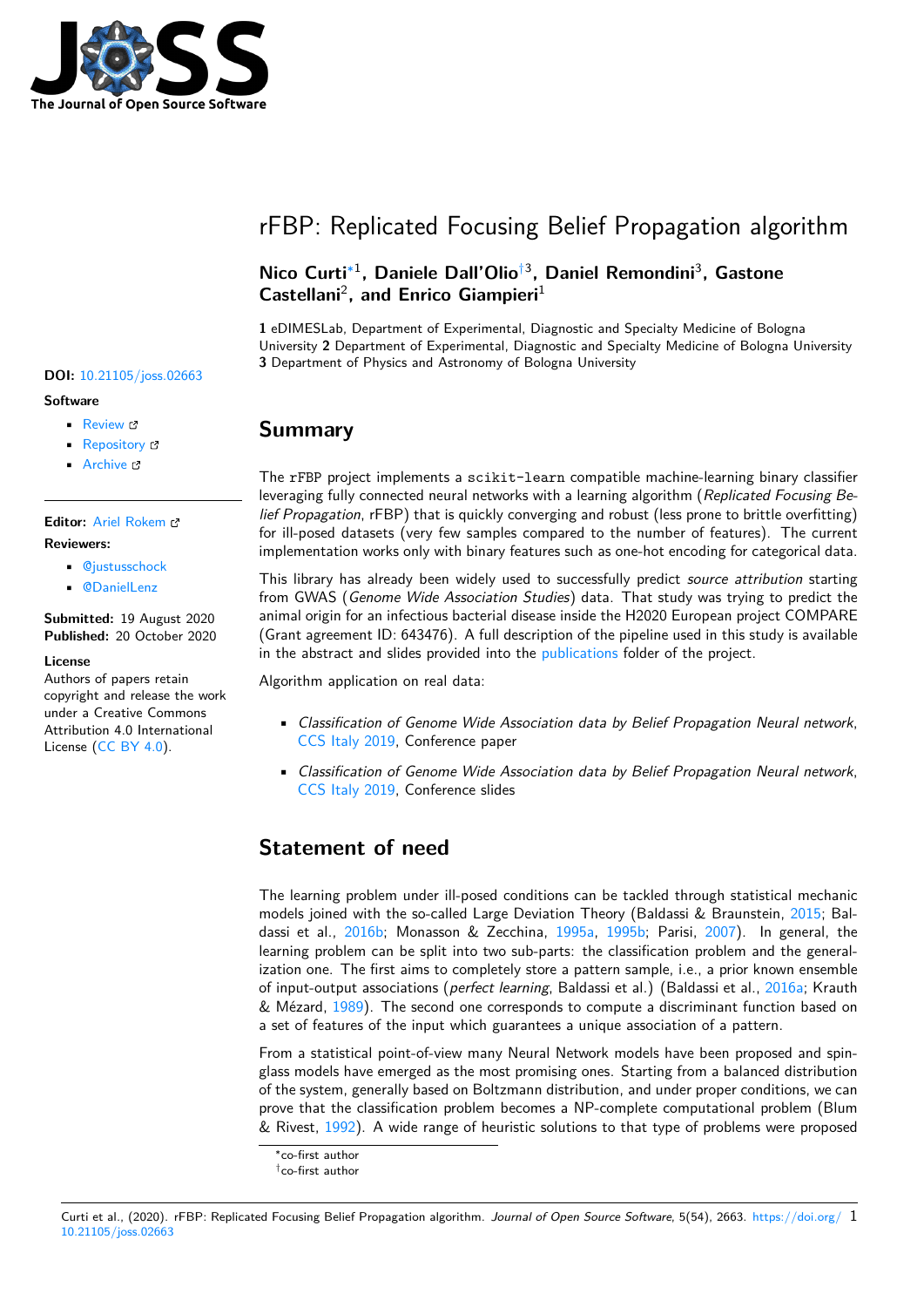

(Baldassi, Braunstein, Brunel, & Zecchina, 2007; Braunstein & Zecchina, 2006; Huang & Kabashima, 2014).

In this project we show one of these algorithms developed by Baldassi et al. (Baldassi et al., 2016a) and called *Replicated Focusing Belief Propagation* (rFBP). The rFBP algorithm is a learning algorithm developed to justify [the le](#page-1-4)arning process of a binar[y neur](#page-2-4)al network framework. [The m](#page-2-5)odel is based on a spin-glass distribution of neurons put on a fully connected neural network architecture. In this way each neuron is identified by a spin and so only binary wei[ghts \(-1](#page-1-2) and 1) can be assumed by each entry. The learning rule which controls the weight updates is given by the Belief Propagation method.

A first implementation of the algorithm was proposed in the original paper (Baldassi et al., 2016a) jointly with an open-source Github repository. The original version of the algorithm was written in Julia language. Julia is certainly an efficient programming language but it is not part of most machine learning developers' tool of choice. To broaden the scope and use of the method, a C++ implementation was developed with a joint Cython wrap for [Pytho](#page-1-2)n users. The C++ language guarantees better computational performances against the Julia implem[entation and the](https://github.com/carlobaldassi/BinaryCommitteeMachineFBP.jl) Python version enhances its usability. This implementation is optimized for parallel computing and is endowed with a custom C++ library called Scorer, which is able to compute a large number of statistical measurements based on a hierarchical graph scheme. With this optimized implementation and its scikit-learn compatibility we try to encourage researchers to approach these alternative algorithms and to use them more frequently on real context.

As the Julia implementation also the C++ one provides the entire rFBP framework in a single library callable via a command line interface. The library [widely uses temp](https://github.com/scikit-learn/scikit-learn)late syntaxes to perform dynamic specialization of the methods between two magnetization versions of the algorithm. The main object categories needed by the algorithm are wrapped in handy C++ objects easy to use also from the Python interface.

### **Acknowledgments**

The authors acknowledge COMPARE n. 643476 EU Horizon 2020 (EU) Project.

### **References**

- Baldassi, C., & Braunstein, A. (2015). A max-sum algorithm for training discrete neural networks. *Journal of Statistical Mechanics: Theory and Experiment*, *2015*(8), P08008. doi:10.1088/1742-5468/2015/08/p08008
- <span id="page-1-0"></span>Baldassi, C., Braunstein, A., Brunel, N., & Zecchina, R. (2007). Efficient supervised learning in networks with binary synapses. *Proceedings of the National Academy of Sciences*, *104*[\(26\), 11079–11084. doi:10.1073/pnas](https://doi.org/10.1088/1742-5468/2015/08/p08008).0700324104
- <span id="page-1-4"></span>Baldassi, C., Gerace, F., Lucibello, C., Saglietti, L., & Zecchina, R. (2016a). Learning may need only a few bits of synaptic precision. *Physical Review E*, *93*(5). doi:10.1103/physreve. 93.052313
- <span id="page-1-2"></span>Baldassi, C., Ingrosso, A., Lucib[ello, C., Saglietti, L., & Zec](https://doi.org/10.1073/pnas.0700324104)china, R. (2016b). Local entropy as a measure for sampling solutions in constraint satisfaction problems. *Journal of Statistical [Mechanics](https://doi.org/10.1103/physreve.93.052313): Theory and Experiment*, *2016*(2), 023301. doi:10.1088/17[42-5468/2016/02/](https://doi.org/10.1103/physreve.93.052313) 023301
- <span id="page-1-3"></span><span id="page-1-1"></span>Blum, A. L., & Rivest, R. L. (1992). Training a 3-node neural network is NP-complete. *Neural Networks*. doi:10.1016/S0893-6080(05)80010-3